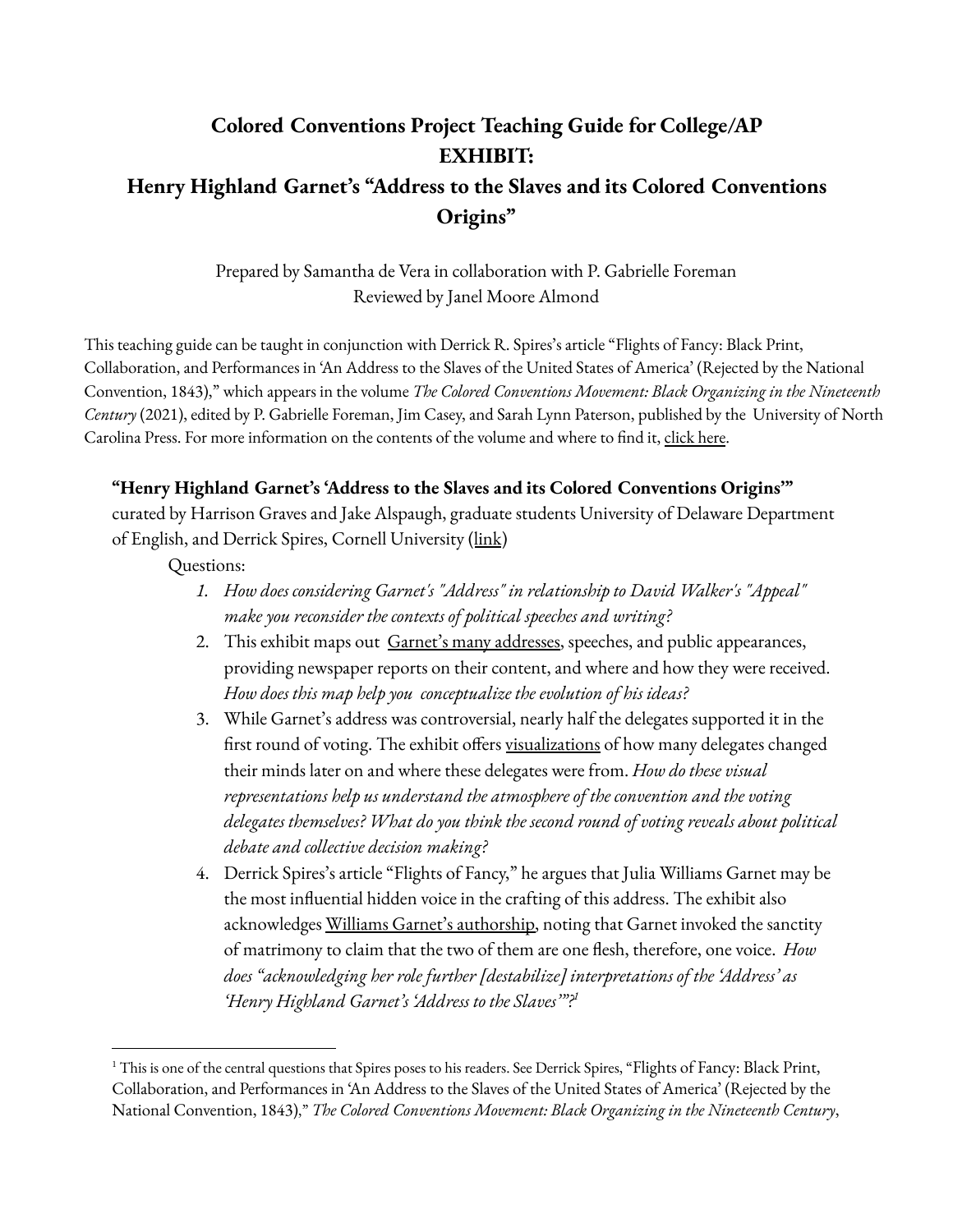- *5. While on the surface, Black women's voices seem marginal in the 1843 convention, think of approaches we can adopt to acknowledge and center their uncredited intellectual and organizational labor. Explain this approach in detail.*
- 6. This exhibit looks at the life of Garnet's address beyond the nineteenth century by including a 1964 *Ebony Magazine* article about Garnet and his address. While the exhibit's curators note the masculine undertones of the article, *what else can you observe about the article's content? Why do you think the author and the editors of the magazine felt compelled to revisit Garnet's address in this period (1960s)?*
- 7. Prompt: *Conceptualize a visualization that would highlight the context of and the influences on Garnet's address. Write a paragraph explaining how you came up with this visualization and how you think it could be used as a teaching tool.*
- 8. CLASS ACTIVITY: If your class were to create/hold a convention today, what issues would be its focus? Write a convention call that outlines the convention's objectives, urgent issues at hand, and the active measures delegates and attendees would need to consider, discuss, and plan. Write a comprehensive call and brief version of it (see examples [here](https://omeka.coloredconventions.org/items/show/596) and [here\)](https://omeka.coloredconventions.org/items/show/1656). Prepare to address the following questions:
	- a. How would your convention be organized?
	- b. What organizations and which leaders would be invited? Who are the non-famous people who would need to be there and from what communities/entities would they draw? Consider how an [unprecedented](https://coloredconventions.org/emigration-debate/women-involvement/women-delegates/) number of Black women participated in the 1854 [Emigration](https://coloredconventions.org/emigration-debate/women-involvement/women-delegates/) Convention and how their presence informed the issues that were discussed and the resolutions that were passed.
	- c. What objectives do you think most attendees would agree on?
	- d. What major differences in approaches do you think delegates might have?
	- e. How do you think it would be covered by the press?

This teaching guide was created by Samantha de Vera in collaboration with P. Gabrielle Foreman.

\_\_\_\_\_\_\_\_\_

## Suggested Readings:

- Dinius, Marcy J. ""Look!! Look!!! at This!!!!": The Radical [Typography](http://www.jstor.org/stable/41414081) of David Walker's ["Appeal".](http://www.jstor.org/stable/41414081)" *PMLA* 126, no. 1 (2011): 55-72.
- Glaude, Eddie S. ["Religion](http://www.jstor.org/stable/10.1525/j.ctt1pn5n4) and Violence in Black and White." In *From Jeremiad to Jihad: Religion, Violence, and America*, edited by Carlson John D. and Ebel Jonathan H., 128-42. University of California Press, 2012.

Spires, Derrick R. *The Practice of Citizenship: Black Politics and Print Culture in the Early United States.* Philadelphia: University of Pennsylvania, 2019.

eds P. Gabrielle Foreman, Jim Casey, and Sarah Lynn Paterson (Chapel Hill: University of North Carolina Press, 2021), 127.